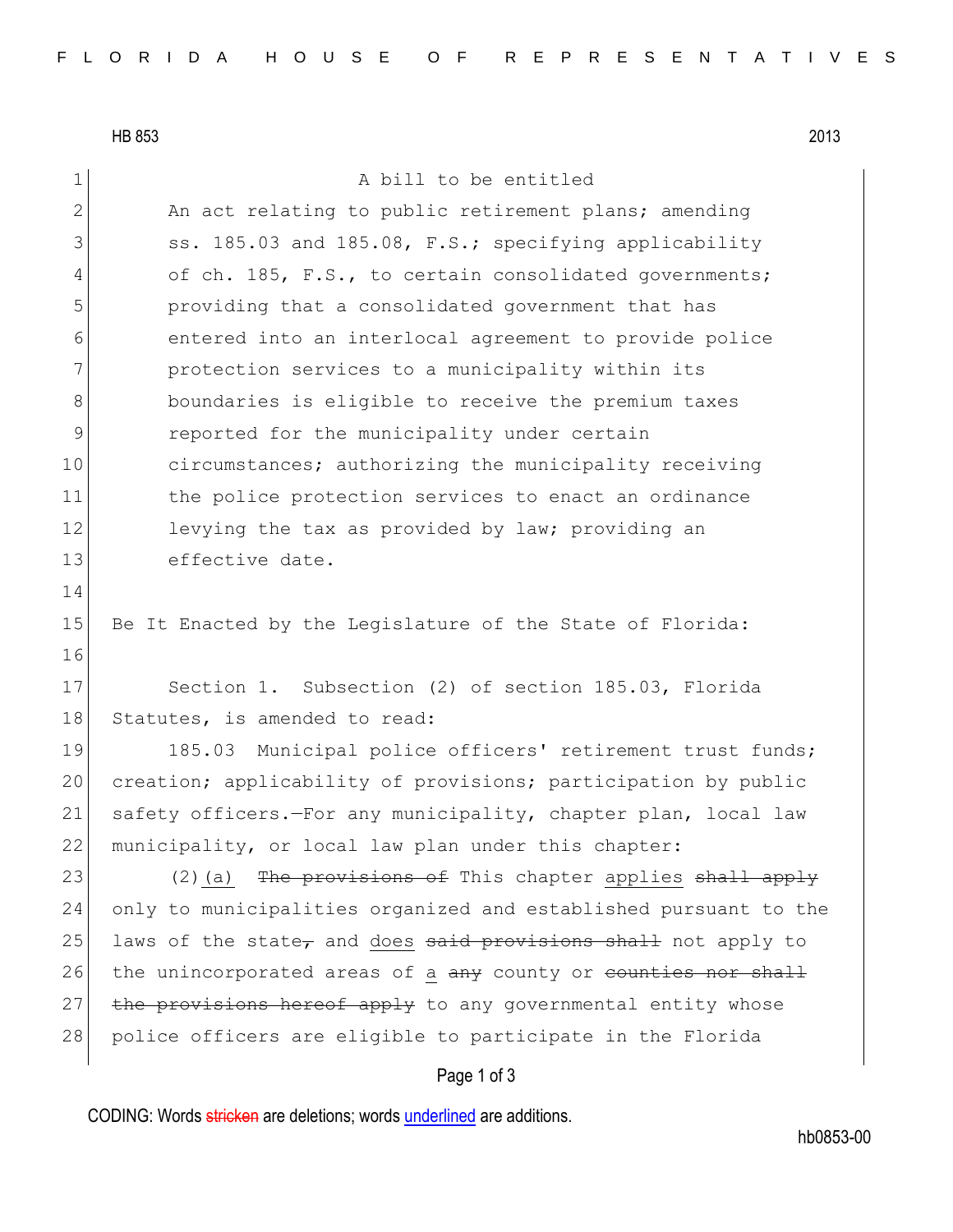## HB 853 2013

29 Retirement System.

 (b) With respect to the distribution of premium taxes, a single consolidated government consisting of a former county and 32 one or more municipalities, consolidated pursuant to s. 3 or s. 6(e), Art. VIII of the State Constitution, is also eligible to participate under this chapter. The consolidated government shall notify the division when it has entered into an interlocal agreement to provide police services to a municipality within its boundaries. The municipality may enact an ordinance levying the tax as provided in s. 185.08. Upon being provided copies of the interlocal agreement and the municipal ordinance levying the tax, the division may distribute any premium taxes reported for the municipality to the consolidated government as long as the 42 interlocal agreement is in effect.

43 Section 2. Subsection (1) of section 185.08, Florida 44 Statutes, is amended to read:

45 185.08 State excise tax on casualty insurance premiums 46 authorized; procedure.—For any municipality, chapter plan, local 47 law municipality, or local law plan under this chapter:

48 (1)(a) Each incorporated municipality in this state 49 described and classified in s. 185.03, as well as each other 50 city or town of this state which on July 31, 1953, had a 51 lawfully established municipal police officers' retirement trust 52 fund or city fund, by whatever name known, providing pension or 53 relief benefits to police officers as provided under this 54 chapter, may assess and impose on every insurance company, 55 corporation, or other insurer now engaged in or carrying on, or 56 who shall hereafter engage in or carry on, the business of

## Page 2 of 3

CODING: Words stricken are deletions; words underlined are additions.